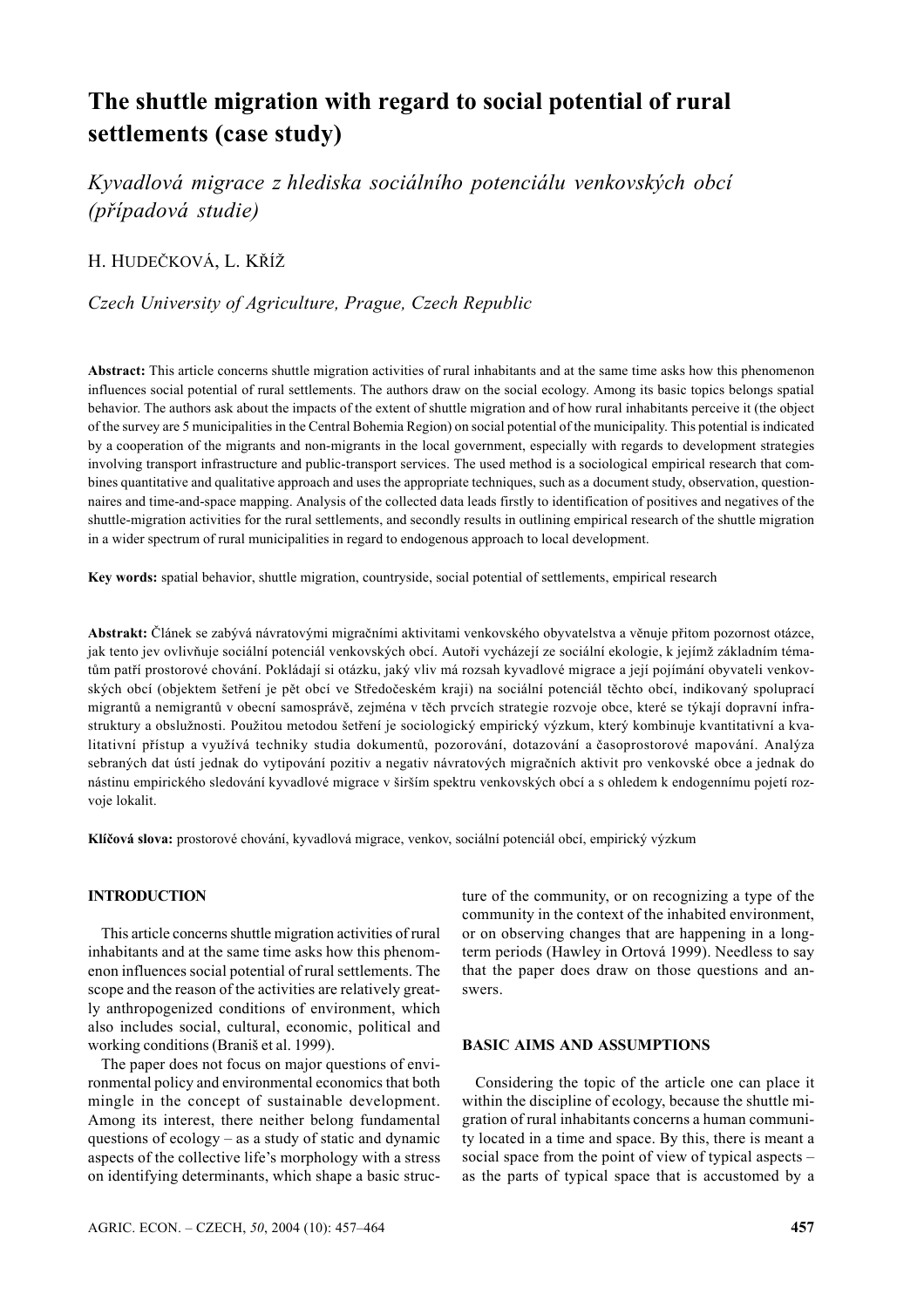human (and due to this the space is being inhabited, used and recognized); in the symbolic meaning it represents a specific constructed ideal sphere, where people and social groups find themselves (VSS 1996).

Because of the aim of the article, it is needed to highlight a basic assumption of the Chicago School (R.A. Park, R.D. McKenzie, E.W. Burgess), which is typical of mingling social and ecological principles. Therefore, it is necessary to enlarge the subject of sociological study upon understanding of processes that are happening in human communities, respectively between the human communities and their outer space. The sociological methods of empirical studies shall be extended as well upon methods that are used by natural sciences in studies of biotic communities. The Chicago School authors and their followers assume that there are processes in social and cultural systems that are comparable to actions in natural eco-systems, because the immanent order (keeping a certain dynamic balance) is derived from a common basic principle of development – from an effort of self-pervasion. The main difference between the human and natural community draws on the fact that in case of the human communities the existential processes are much more complicated and have got a more subtle form (Ortová 1999).

One of the basic issues of the social ecology is the socalled spatial behavior.

## **Migration and mobility as a part of the spatial behavior**

The processes of industrialization and urbanization did speed-up spatial move of inhabitants and due to them, the spatial move has become a factor, which propels social change, respectively does form preconditions, so the change can occur.

The migration is often reduced in a sense of altering a place of living for a short time, or permanently (the synonymic terms are a periodic or an one-off moving), and is a part of the spatial mobility, i.e. move of the inhabitants in geographic space in stake of satisfying their needs. The spatial mobility does not include only the actual typical moving, but also includes the process of selecting and choosing the place for moving. So it is necessary to see the migration in the un-reduced sense – as the part of the spatial mobility, which also means (periodic, shuttle) moving such as a commute to work or school and also irregular stays (the so-called return stays) such as a travel because of purchasing goods and services, short-term and long-term recreation stays, eventually business trips and study stays.

The spatial mobility as a part of the spatial behavior is related to organizing and using the space and time. It is also related to emotional ties to objects or spatial forms and its development depends on the existence of many factors. The most significant ones are (VSS 1996):

- Structural factors (demographic, social, economic, biological, eventually other population characteristics).
- Inhabitants geographical allocation in the area; in relation to the level of urbanization, hierarchy of settle-

ments, distance between home and work or another place where their needs are being satisfied.

– Achieved level of economic and social development of the particular area (standard of living, traffic service, network of services, etc.), which influences the creation and amount of needs and the way the people satisfy them; it has also an impact on value orientation and social norms.

There is a bunch of complex traits and relations between the every single type of spatial mobility. Inhabitants' moving is related to the space of all different levels, areas and types. One can also distinguish other kinds according to the decision processes (voluntary/forced ones), number and characteristics of the involved people (individual/collective/group/family/other ones), reasons (economic/social/natural/other ones), goals (conservative/innovative).

The spatial mobility is growing (especially the professional and social one), its range and number of types is increasing and its whole structure is changing. Satisfying all different kinds of needs tends to be cumulated and so the life actions are carried out within one return-travel. This is interpreted as an expression of time-andspace compression.

In order to describe organization of social activities in time and space, one can use the term and the technique of regionalization, which stands for the splitting of social life in time-and-space zones. One of the possibilities how to grasp activities in time and space represents the time-and-space mapping. It focuses on a typical space – an area that influences moving of individuals/groups during a day/week, eventually how this area is influenced by them. One can therefore research the tracks, on which the individuals usually move, what they do, when and where (Giddens 1999).

## **Social potential of a locality – concepts and approaches**

Social and cultural potential (the both terms are synonymous) can be characterized as a complex of conditions that have got the nature of social and cultural phenomena, i.e. they belong within the sphere of measurable human activities. Other kinds of potentials (as they are used in expert language, but also in journalistic language) – economic, ecologic, demographic, infrastructural, recreational and eventually other potentials, can be seen as a base for the "actual" social and cultural potential. We can add to it specific conditions of life style (of a locality, if we are interested in social potential of a locality), which are observed from the point of view of their potential to stimulate development of the particular locality, eventually to hinder the development.

Using a more general approach, we can define the social and cultural potential as a constellation of a local culture and environment (space) in a certain historical stage (time). All this is comprised within the social context, which is represented by localities of higher level (adjusted using VSS 1996).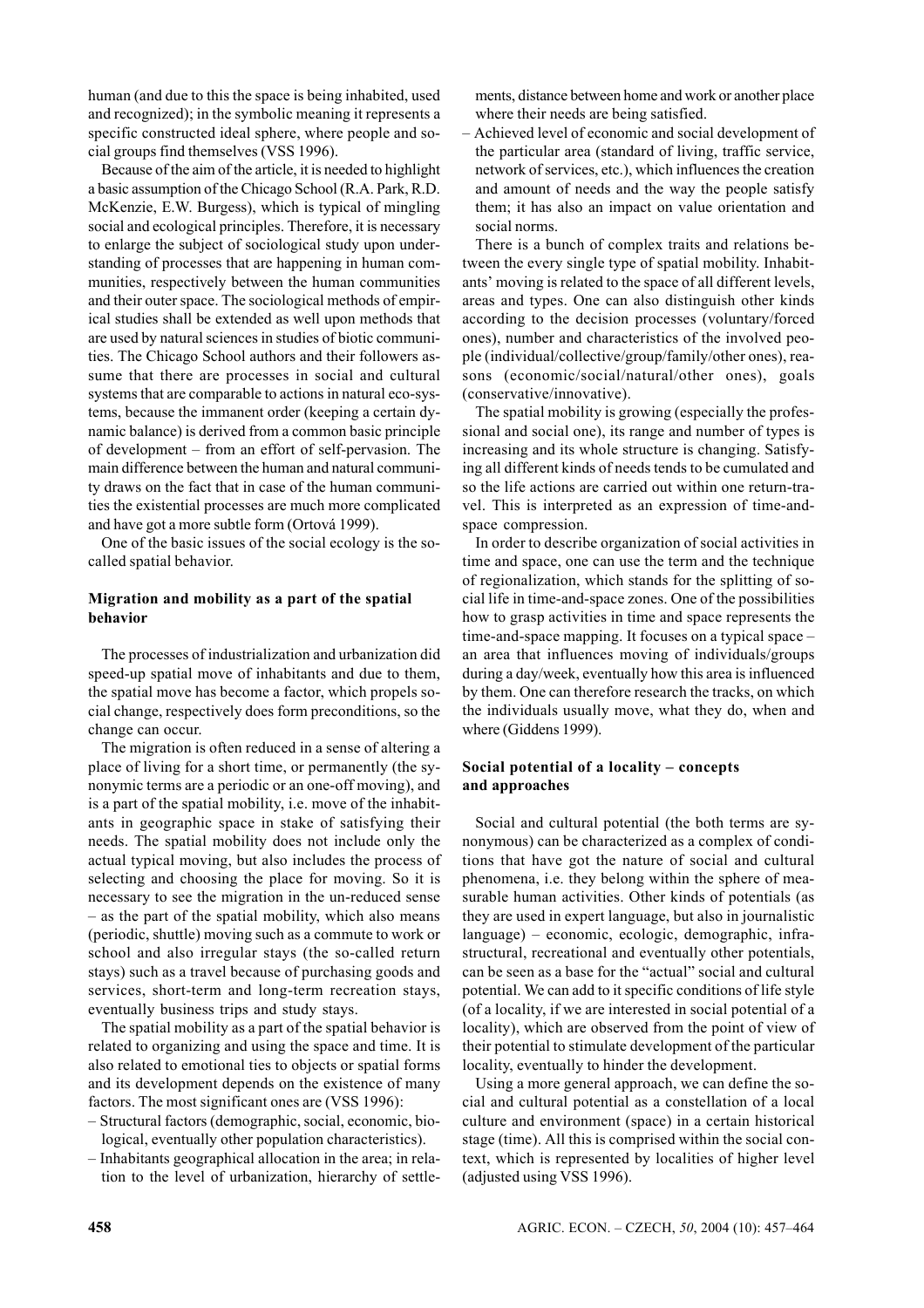The general approach requires extending major characteristics of the social potential of a locality (according to Mareš and Rabušic – see below) on social and cultural characteristics of life-style, local culture (subculture), actual social organization of living and people's motivation for collective actions. So one has to consider more subtle indicators, which can be used for evaluation of the social and cultural potential of a locality.<sup>1</sup>

## **SPECIFICS OF SOCIAL-SPATIAL SITUATION IN THE CZECH REPUBLIC**

In the past (respectively in the traditional society), a man was much more influenced by the locality, where he/she was living. What is a typical feature of developed civilizations (respectively modern societies) is the fact that the influence of local conditions has lowered and the influence of global features has grown, including physiological, psychic and therefore social impacts as well.

Gajdoš (Gajdoš 1995) says that a relatively fierce and directive elimination of regional specifics in the years 1948–1990 has brought strong socially-cultural and socially-psychological impacts and residua, which are significantly influencing current state of settlement and regional communities in the Czech Republic. Nowadays, the spatial development is considerably influenced by the social and economic transformation. However, the changes, which occurred in the beginning of the 90's, are not conceptional (they are not systematic and complex), they are slow and so their effects far appear to be problematic – if we look at them from the regional and settlement development point of view, which includes improving environmental and living conditions of local communities and solving unjustifiable regional disparities. From the present analyses, one can see that certain regions have suffered from a mass of social and economic problems. Simultaneously with the spatial disparities, there grows vertical and socially economic polarization, which usually has a strong regional and settlement impacts that are seen as unjustifiable social inequalities. The background of it consists of the differentiation of social and demographic structure, the unemployment rate, the conditions of social dynamics (individual, family eventually the other ones) and also the spatial migration, which is observed by us and caused by the mentioned factors.

Since the 90's of the  $20<sup>th</sup>$  century, the control of society is being decentralized. As the noticeable pros, there are seen mainly the creation and development of many interest groups, unions, networks built by citizens, private sphere and municipalities. As another pro is seen the establishing of NGOs and their activities in the field of environmental and social issues, which have an impact on communities and their lives. They are mainly expressed in mutual cooperation between municipalities and the initiatives concerning public issues and development of settlements and regions. They are also expressed in the processes of enforcing regional and local policies.

A dark side of the decentralization process is the abovementioned spatial disparity that is constantly emerging. Consequently it tends to grow, although it is not a result of inactivity, reluctance or inability of the regions/localities to fructify their work. The unjustifiable disparities then have an impact on social potential of the locality. Characteristics, which appear to be major, shape for more than decades, maybe for centuries. Those that belong among the cons usually include (Mareš, Rabušic 1994):

- Unsuitable structure of economic sectors and branches (this usually origins in the  $19<sup>th</sup>$  century)
- Undeveloped infrastructure of the locality (telefonization, transport communications, all different kinds of services)
- Low or unsuitable level of education and qualification structure of local citizens
- Unsuitable age structure of the local society, its gender structure and traditional tendencies in women's employment
- Concentration of social categories that are threatened on local labor market due to its structural features

## **SPECIFICS OF SOCIAL-SPATIAL SITUATION OF COUNTRYSIDE AND THE SHUTTLE MIGRATION**

What has nowadays got a special place in life conditions of rural settlements, is the shuttle migration of working and non-working nature. Level of the shuttle migration, its demand for one's time and rhythm of the shuttle migration of the rural-areas citizens is determined by many factors, such as the changes in employees orientation of economic-active citizens in rural areas, and the extent and nature of job opportunities in the place of residence and the demand for work within a wider area.

The shuttle migration to work between rural settlements is sort of disappearing in the background of the dominating shuttle migration to towns/cities. This migration has spread simultaneously with the large-scale agriculture since the mid 70's. Falťan (Falťan 1990) warns about negative tendencies – a poor economic activity, which is already low in many rural settlement, and consequently a drop in the attractiveness of living in that particular locality, negative impacts on demographic potential and social and cultural activities within the settlement. On the other hand, in the localities, where the large-scale agriculture was carried out, there occurred economic irrationality (based on excessive concentration of the agricultural production).

The increase in the shuttle migration on the line ruralurban place can be suitably illustrated with the slogan "to live in a village and to work in a town". Needless to

<sup>&</sup>lt;sup>1</sup> In methodological questions of approaches and empirical measures for researching social potential of a locality, M. Illner is interested (for example Illner 1989).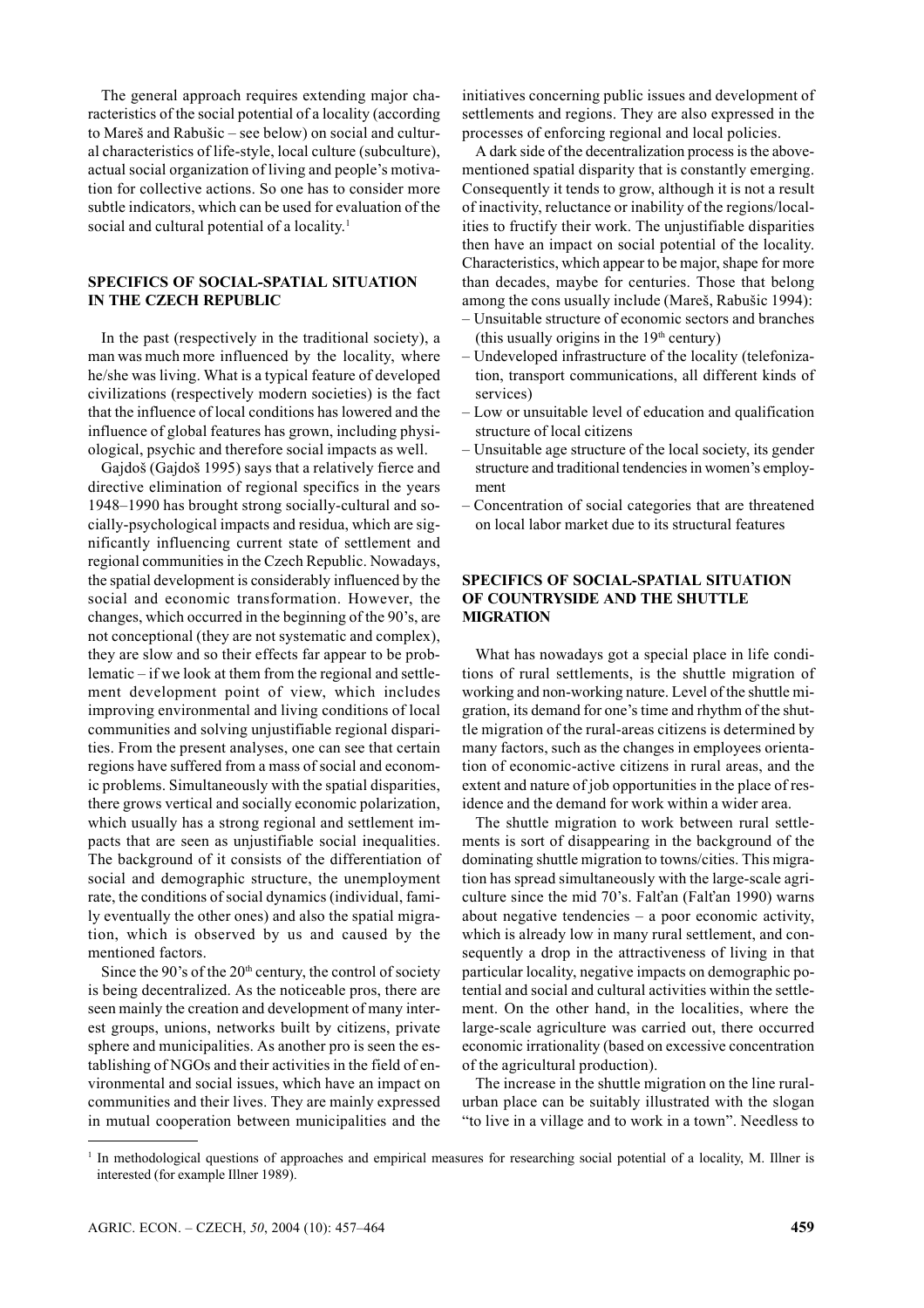say that the shuttle migration represents an important innovative and information channel for rural communities. It influences life orientation of people and their needs. On the other hand, it includes cons that also influence the communities' lives – traditional traits of local culture are disappearing, as well as a spontaneous active participation on local culture. Also the shuttle migration of the school children includes another specific problem, which is the erosion of self-identification with the place of residence and the community.

There is a close relation between the shuttle migration to work and to other places. It involves visits to all kinds of citizens' facilities (such as shops, services, offices, medical facilities, cultural facilities and other ones). The incline to mix both types of migration is becoming a rational necessity and it gains its place in the life model. One can then point to the failure of the center settlements concept, which in particular refers to the center settlements of local importance and their shopping facilities (Falťan 1990).

## **EMPIRICAL RESEARCH OF THE SHUTTLE MIGRATION IN CENTRAL BOHEMIA REGION**

The co-author of the article is concerned about this particular issue in his dissertation thesis. It is not only because of the fact that the return-migration activities (the shuttle migration) are noticeable in everyday lives almost for all of us, but also due to the fact that he himself belongs to the category of the return-migrants. Questions related to this phenomenon are often discusses in all kinds of media as well.

The sociological point of view includes many questions, which are submitted in the dissertation thesis. For the article's purposes, there have been chosen those questions, which focused on the impacts of the returnmigration activities on social potential of rural settlements, i.e. the localities, where the migrants origin from and return there – what are the opinions of the shuttle migration passengers and competent experts. This question was also asked, because the two impacts that are mostly mentioned in the expert literature have completely different influences. The shuttle migration is positively evaluated as a source of innovation and information for another development and simultaneously, there is stressed its power to limit active living in the locality that people leave. One can assume that the participants (passengers) and the experts, who are concerned about the migration as a spatial behavior phenomenon, will consider the return-migration activities within this frame.

The main conclusion of the article comes from the empirical research that was carried out by the co-author and involves two important points. Firstly, the respondents' opinions on the question what the shuttle migrants mean for rural locality, where they live and secondly, it includes evaluation of pros and cons for the particular locality. The issue is framed in a wide context due to: a) an introductory information on the shuttle migration in the Central Bohemia Region according to the districts of the region (the information comes from official-documents analysis and therefore it was reduced to cases of migration to work and to study); b) final conclusion about perspectives of the migration activities (again we focus only on the impacts on social potential of the rural settlement).2

#### **Methods of the empirical research**

The sociological empirical research on the shuttle migration was realized in 5 municipalities in the Central Bohemia Region. Almost one half of the respondents are those, who do not migrate to Prague, but to other places in the Central Bohemia. Those ones are among the respondents, who took part in the survey, i.e. in one of the realized research action (see below). The field work was carried out during the years 2000–2004 and consisted of combination of quantitative and qualitative methods and so by it there were applied many techniques related to those methods.

Due to the fact that the co-author of the article has been an everyday shuttle-migrant (originally he commuted, because of his study and nowadays because of his work to Prague and back to a rural settlement in the Central Bohemia), he had simultaneously carried out a participant observation – he was a listener of chats about daily traveling to work, to school or for other purposes and he was also an observer of the traveling migrants' rituals. Considering the quantitative research, the starting technique was an analysis of statistical documents that had included information on how the citizens in the Central Bohemia Region travel to works and to schools. Simultaneously, the co-author carried out in-depth interviews for the qualitative part of the research.<sup>3</sup> The last qualitative

<sup>2</sup> The empirical research included many more questions. Let us to introduce just a few of them – what are the shuttle migrants for their own families, their employers, the locality, where they are going, and other passengers. How are seen the pros and the cons of the return-migration activities by the actors from their point of view, and from the point of view of their families, employers, environment, economics and employment of the particular region, etc. The co-author also analyzed the factors that influenced and formed the nature of the migration activities. He also focused on perspectives of the migration activities with regard to their alternative solutions.

<sup>&</sup>lt;sup>3</sup> 20 interviews were carried out (each of them took approximately 200 minutes) in three waves. The purpose of the interviews in the first wave was a confrontation of the actual experience based on observations with the experience of the other actors of the shuttle migration. The interviews of the second wave had specific topic with regard to the goals of the research. The interviews of the third wave involved the internal migrants (those who did not travel to Prague) in order to compare them with the opinions of the internal and external migrants. Six respondents (out of the twenty) continued their participation in the research by making a detailed timeand-space map (that consisted of entries of time, duration, means of transport and purposes of the traveling/stays). And so was acquired "the picture of an average day of their own part in the shuttle migration".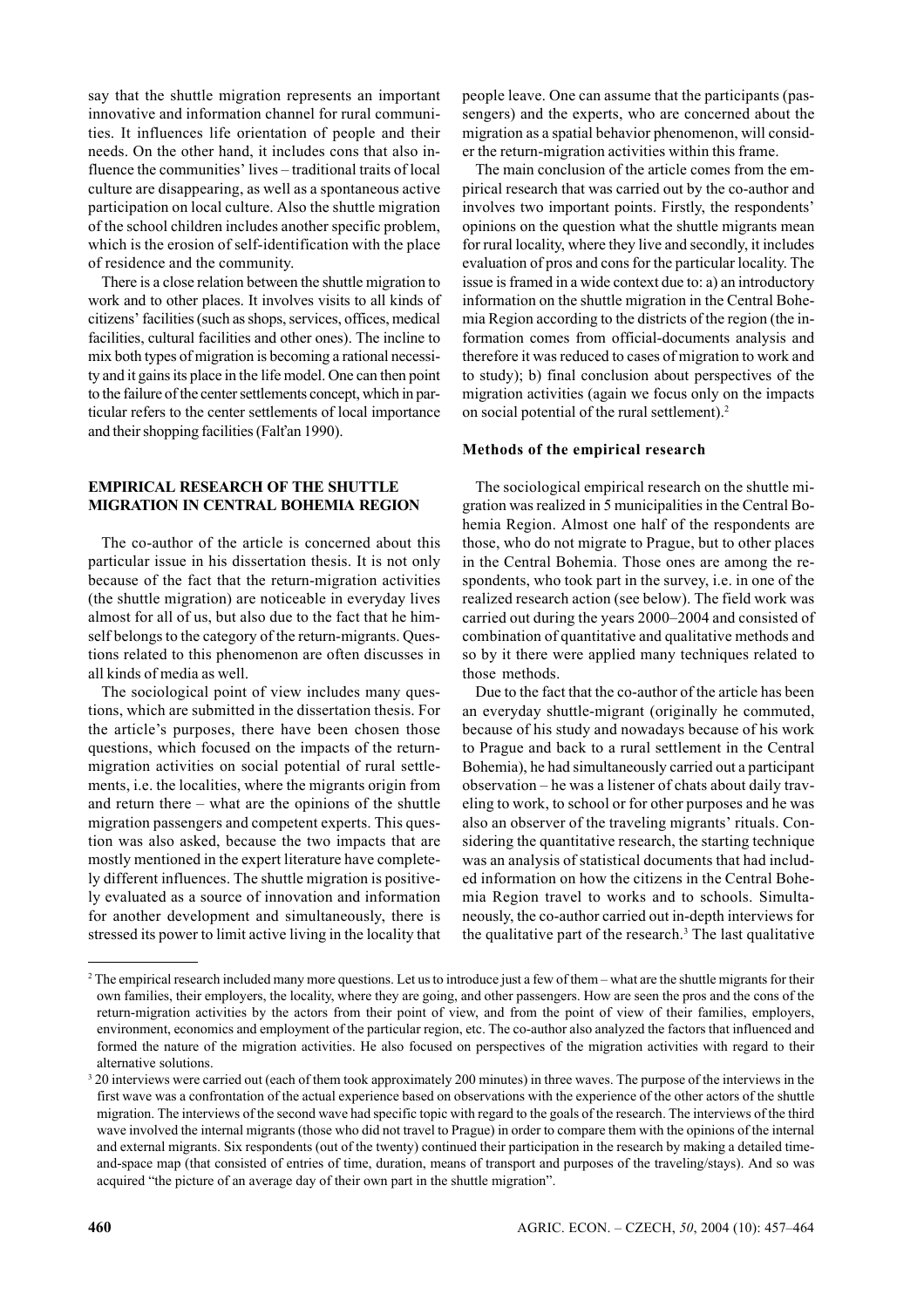research action consisted of five interviews of the experts. The experts were found among specialists in order to get their expert views on the opinions of the shuttle migrants (whose opinions are based on their common sense and created according to their lived experience). By this, the co-author involved in his research a psychologist, an ecologist, a personnel manager and a local government official (from the locality, where people migrate from).

The designed survey was based on the results of the qualitative research actions. In October 2003, there were placed 300 questionnaires in three municipalities, on spots that are important because of the migration (transport stations and neighboring shops). 115 questionnaires (38%) were returned. 12 out of them were excluded after a brief control and therefore there were analyzed overall 102 questionnaires (i.e. 34% of the all questionnaires, which were distributed). The internal migrants represent a control group for the external migrants.

## **Results of the secondary data analysis – quantification of the migration to work and to school in the Central Bohemia District**

There are 1 122 473 inhabitants in the Central Bohemia. 584 628 out of them are economically active (52.08%) and 185 810 of them are students (16.5%). 240 805 persons  $(41.19\%$  of the economically active ones)<sup>4</sup> travel daily to work away from their homes. Within the group of students there are 75 552 persons, who daily migrate (which is 40.66% of all the students in the region).

If we compare the data about the Central Bohemia Region with the data related to the whole Czech Republic, the Central Bohemia is typical of an above-average migration to work (48% in comparison with 33%) and to school as well (42% in comparison with 27%).

The most shuttle migrants, who travel to work, could be found in the districts (their order is based on the level of migration): Praha-západ, Praha-východ, Beroun, Kladno and Nymburk. If we consider the numbers<sup>5</sup> of the shuttle migrants who travel to school, we receive a similar order of districts: Praha-západ, Praha-východ, Beroun, Kolín a Nymburk. The proportions of migrating inhabitants of the Central-Bohemia districts, who travel to work or to school, do not differ from each other (in case of the travel to work the number is between 61% in the district Praha-západ and 49% in the Nymburk district, the overall average in the region is 48%; in case of the travel to school the number is between 61% in the district Praha-západ and 43% in the Nymburk district, the overall average in the region is 42%). A different structure of migration (with regards to the above-average level within the Central Bohemia Region) was noticed in Kolín and Kladno. Kolín is typical of a relatively high level of traveling to school and below-average level of traveling to work. Kladno is typical of the opposite pattern, i.e. the above-average level of traveling to work and simultaneously below-average daily traveling of students. The lowest position, according to the level of both types of migration – traveling to work and to school, in the Central Bohemia belongs to the districts Kutná Hora, Příbram and Mladá Boleslav (all of them are the districts that are distant from Prague). Other two districts Benešov a Ra-kovník, which are also far from Prague, have the similar structure of the shuttle migration. We can characterize it as a belowaverage one and at the same time relatively high in case of the migration that includes traveling to school. In absolute figures, it is higher at the group of people, who travel to work – just like in other districts.

The other available data tell us that the differences in the shuttle migration of citizens according to their gender are minor. Education structure of the participants is heterogeneous (persons with secondary education prevail). They themselves think that their activities are longlife (they have done them in the past and most likely will do until end of their active economic life) and they classify their financial situation as satisfactory. The least typical social category among the shuttle migrants are people with the lowest level of education and those who consider their financial situations as the worst.

The choice of the type of transport is determined by three factors – financial, spatial and time availability (many of the migrants combine the mentioned types of the transport). Those factors are obviously shaped by the present circumstances such as the misbalance between the price and quality of the railways services; price of the individual transport by car with regard to the current frequency of the traffic jams and so on. People tend to prefer car as a mean of transport in case of the transport of group of people, who can arrange suitable time dispositions.<sup>6</sup>

<sup>6</sup> The table simply shows preferences of the types of transport according to the four factors that were analyzed.

| Preferences         | Cost  | Speed | Comfort | Frequency |
|---------------------|-------|-------|---------|-----------|
|                     | bus   | car   | train   | car       |
| ◠<br>∠              | train | bus   | bus     | train     |
| ◠<br>$\mathfrak{I}$ | car   | train | car     | bus       |

<sup>4</sup> Both types include the districts with the above-average level of migration in comparison with the overall level in the Central Bohemia Region.

<sup>&</sup>lt;sup>5</sup> There are 181 038 persons within the municipality, who travel to work, that is 30.97% of economically active inhabitants of the Central Bohemia District.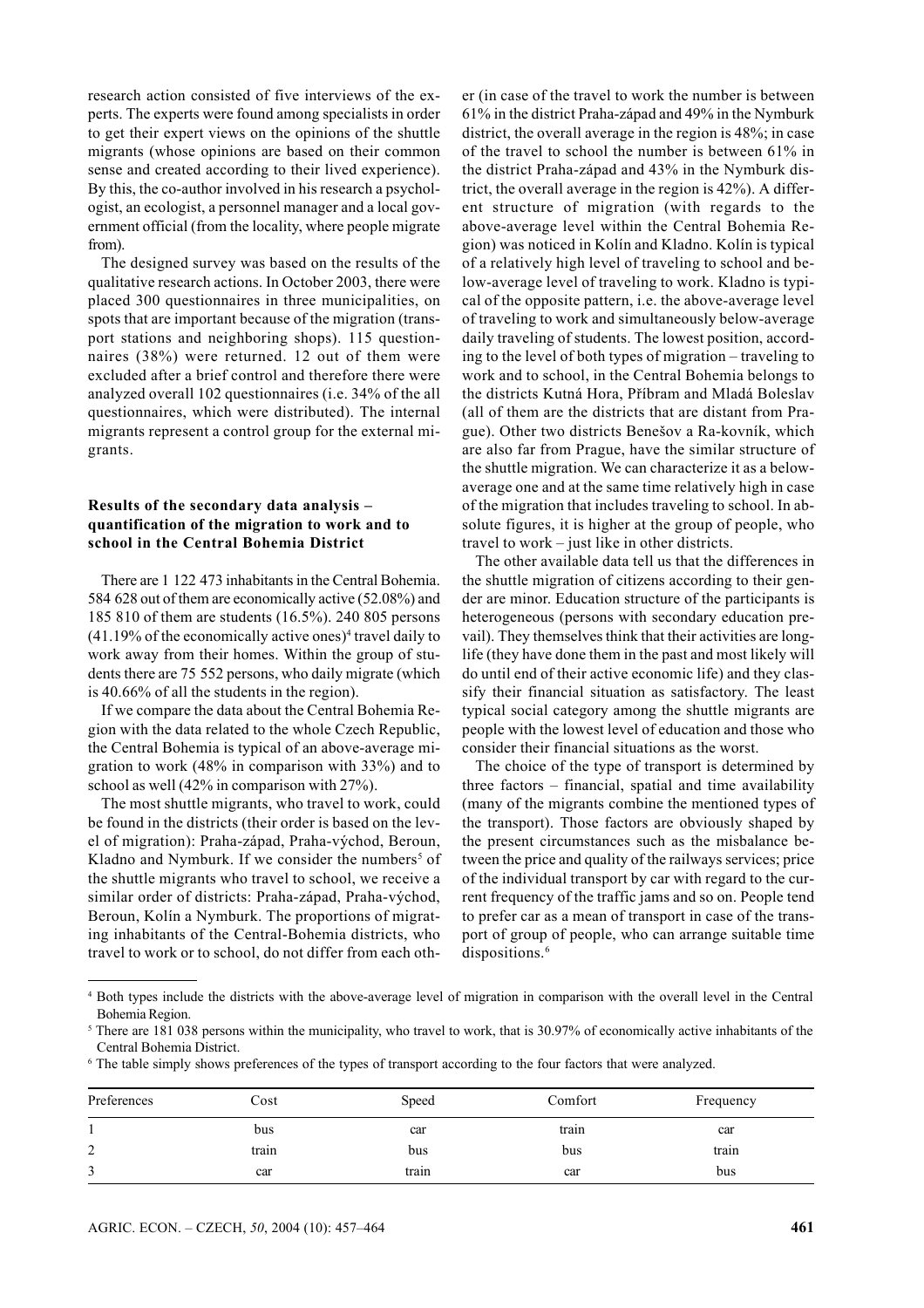## **What do the shuttle migrants mean for a rural settlement, where they leave from and where they go back**

This question was not explicitly asked, but the research focused on it as one of the basic aims. The answer is not easy and is formed into a few points, which are based on the heard interviews as a part of the observation technique and also on the realized interviews that were done with the shuttle migrants and the experts. All the time we proceeded from the assumption that we want to answer the question about the role and positions of the shuttle migrants in relation to the social potential of the settlement, i.e. towards the set of the social and cultural conditions that could be mobilized, eventually that indicate the ability of citizens to act in order to improve their lives.

The respondents' evaluation was obviously based on the type of settlement. From this point of view, one can distinguish a type of settlements with the brand "the closed one" (a typical sentence representing this type would be: "a man shall work there, where his/her home is and not to try his/her luck in a city"). The migrants returning home are then seen as an incoherent element and so they are not too much involved in the activities of the municipality. A strongly limiting factor of their possible contribution to the social potential is the mistrust towards them (for instance because they diminish traditions or implement inadequate innovations). We can place on the other side of this "ideal-type" scale "the open settlement" and at the same, the strongly urbanized one. Here, the shuttle migration is seen as an everyday issue without judging the distance from the place of living. In case of the mixed type of village (by this we mean a position between the extreme poles) that is the most common in reality, the shuttle migration is seen as a carrier of new ideas and as a source of effective solutions of the current problems of the rural settlements. The mistrust that was mentioned above has got a preventive and protective function. It does not necessarily mean a refusal of the innovative elements, but it does mean vigilance due to the eventual excesses originating from doubts about possibilities to accept the cultural innovations.

The mentioned characteristics of the "closed" settlement, with regards to the basic attitude towards the shuttle migrants, do not exclude the possibility that some of them could act relatively independently and creatively in administrating public issues. However, more common is the possibility that they become members of associations, unions and other institutions and organizations of public administration, in which the non-migrating ("the firmly embedded ones") citizens dominate. It is not rare that the shuttle migrants enjoy certain privileges in their settlements and are given certain exceptions within the sphere of the community life (such as a place of honor in organization, a possibility of paying-off instead of voluntary work and so on). Meetings of the shuttle migrants and the embedded citizens in field of the public administration are, in case of those municipalities, delicate things. Actually it is (in symbolic expression) more like a clash than a gathering, because of the social tension that is always present. One can therefore say that solving the problems is becoming more complicated and the positive contribution of the shuttle migrants, considering the social potential of the settlement, is minor.

There are quite different specifities in case of the "open" settlements. Unlike the "closed" settlements, here it may happen that the shuttle migrants act almost independently in the field of public administration and so there do not occur any conflicts with the non-migrating citizens. The shuttle migrants take part after coming back from work. A different situation appears in the sub-urbanized settlements, where the representatives, who tend to technocratism, dominate the public administration. Public in fact does not intervene in it at all. General prosperity of those settlements is based on: a) facilitating shuttle migration (through arranging connections), b) preparing the best possible background for shuttle migrants (i.e. the infrastructure for the preferable types of living, appropriate consumers' infrastructure, educational institutions, etc.). The actual living in the locality is not in the limelight. The ability to act may be relatively good, however it misses its main goal – to preserve the identity. One cannot talk about the social potential in the real sense.

The shuttle migrants have made a decision not to move away from the rural locality, where they live and where they daily return. Some of them are engaged in the issues of the locality. The shuttle migrants represent a large group that keeps rural localities populated (especially in case of the Central Bohemia Region). This function has not been widely discussed in public yet – in comparison with the case of cottagers (people, who own weekend houses in villages), who have been seen for last 15 years as savers of dwelling in rural areas (although it is not always done in the best way from esthetical point of view).

The last note that comes from the observations and interviews is dedicated to the phenomenon of urban cultural customs diffusion, which the shuttle migrants bring to their rural households. The interviews of the respondents from mixed households (that consist of a migrating and a non-migrating member) in particular prove the non-trivial mingle of everyday cultural practices of urban and rural inhabitants. They mentioned frequent squabbles (arguments, quarrels) due to the differences in the used language and non-verbal communication means, life rhythms, ways of solving problems, choices of leisuretime activities, needs and personal interactions.<sup>7</sup>

# **Positives and negatives of the shuttle migration activities for rural settlements**

The involvement and exercising the shuttle migration brings new elements to participants' life styles. In order

<sup>&</sup>lt;sup>7</sup> We are aware of the fact that this issue is not directly related to the impacts of the shuttle migration on social potential of a settlement. Nevertheless, we considered it quite interesting and therefore we decided to share it with the readers.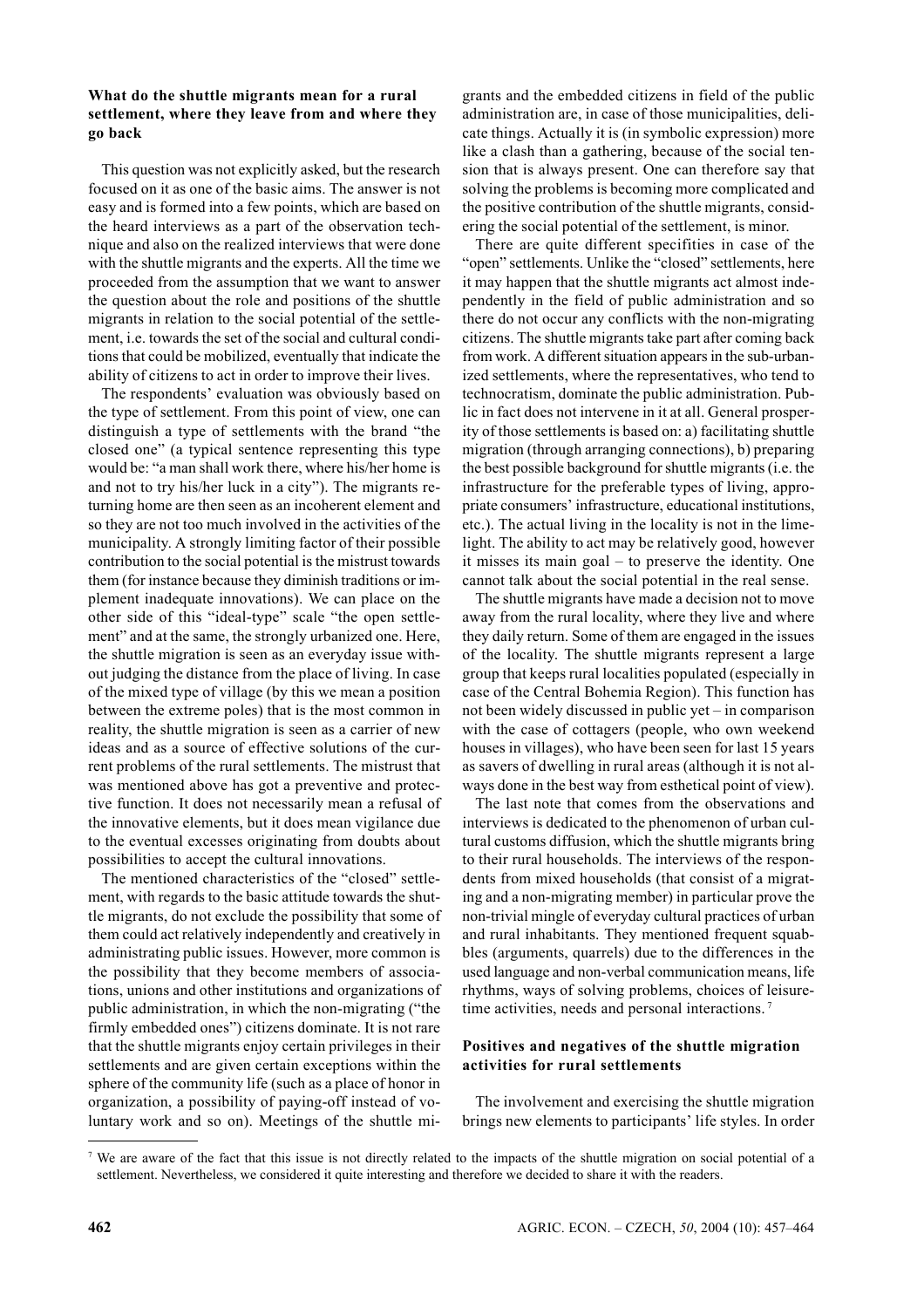to use them successfully (i.e. to achieve the desired effect), the participants must count on imposing them.

However, we ask in this article about the effects for a settlement, respectively for its social potential. What is decisive then is the number of the shuttle migrants within the population of the municipality.

If the shuttle migrants are in the minority, which is well balanced by the number of economic active citizens staying in the settlement, the shuttle migrants are not a problem. But they do not contribute to the social potential either.<sup>8</sup> This was the case of the "open" villages with their own economic activity (this kind of a village is in expert literature called the "developing" village or the village "on the road of development", i.e. the villages are in the administrative and economic sense relatively independent on cities).

An opposite example is a village with the majority of the shuttle migrants (out of the group of economically active inhabitants of the settlement). This state leads to a strong orientation of development strategies on facilitating and implementation of transport infrastructure. This again includes the "open" villages (economic dependent though), which are also called "lodging villages".

As one can see from the research – if we think of the relation between the shuttle migration and the development potential, it is always necessary to focus on the problems of transport infrastructure (this is valid no matter of the type of village – the open relatively independent one, open dependant one, closed one, mixed type): a) Possible benefits for economy, employment and set-

tling of productive inhabitants in the locality (respectively reducing the shuttle migration)

- Operating the transport communications requires investments that include building and maintaining the system
- This sphere offers employment to rural inhabitants
- The quality transport infrastructure may stimulate tourism and other services (there is again a potential for another increase in employment)
- The quality transport infrastructure (as well as other preconditions) may become an important factor of decisions and allocations of investment projects (there is again a potential for another increase in employment in the locality)
- b) Possible negatives for economy, employment and settling of productive inhabitants in locality (respectively increasing the shuttle migration)
	- If the infrastructure is operated and maintained by companies from a city, the new working opportunities may not concern the rural inhabitants from the locality
	- The developed transport infrastructure may become an argument for centralistic decisions of the public administration executive body
	- The quality transport often requires additional costs (for instance due to negative externalities in natural landscape), which is always a financial burden for the locality as well as the basic operation of the transport
	- The quality transport infrastructure may stimulate shuttle migration, because time, work and consumption can be easily taken away from the locality.

Finally, what may be a controversial output of the improved transport infrastructure is an increase in number of the shuttle migrants in rural settlements. This eventual result reflects the ambivalent impact of the shuttle migration activities on rural settlements. Their typical vitality is preserved (amount of labor, purchasing power the activity of enterprises also remains or grows) their social vitality is decreasing, because various offers satisfying all kind of needs are still available, however, out of the locality.

<sup>8</sup> The structure of the shuttle migrants and non-migrants in the researched settlements (out of 100% of inhabitants of the municipality)

|                | Non-migrating<br>economically active | Migrating<br>economically active | Non-migrating<br>students and pupils | Migrating<br>students and pupils |
|----------------|--------------------------------------|----------------------------------|--------------------------------------|----------------------------------|
| Municipality 1 |                                      | 23                               | 10                                   |                                  |
| Municipality 2 | 14                                   | 33                               |                                      | 14                               |
| Municipality 3 |                                      | 26                               |                                      |                                  |

Source: Population and Housing Census March 1, 2001.

The Municipality 1 is an example of the well-balanced structure of shuttle migrants and non-migrating inhabitants. There is 1/3 of those, who migrate regularly and the ratio of migration and non-migrating economically active inhabitants is approximately 1 : 1. The municipality is relatively strong in the number of people in productive and near-productive age, who manage to find jobs within the area of the settlement.

Considering the structure of the Municipality 2, it corresponds with the image of the "lodging-village". This fact is especially discernible in case of the category of students and pupils (there is lack of educational institutions within the settlement). If we consider location of this municipality (near a regional center), the fact that 2/3 of the economically active citizens regularly migrate should not be too surprising.

In case of the Municipality 3, the situation is more complicated because of the relatively large proportion of the non-productive inhabitants within the population. The educational institutions are present and adequately used. However, economic/employer potential of the municipality has been limited because of the current development and so the economically active inhabitants are forced to shuttle-migration.